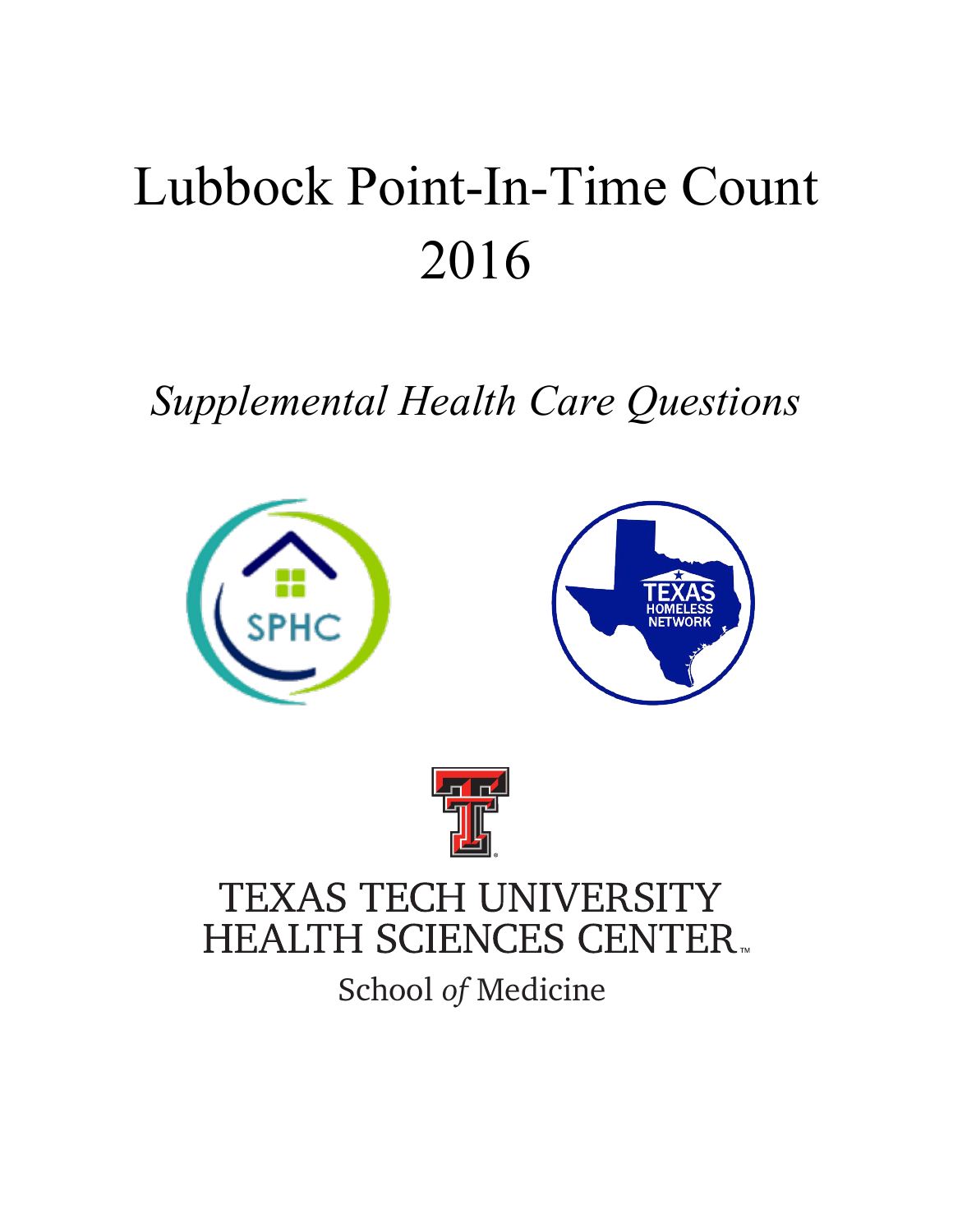## **Introduction**

The following values in this report capture the list of health care services used in the previous year (2015), reasons for use, awareness of services, and preference for services by the population experiencing homelessness in Lubbock, Texas. The Point-In-Time (PIT) count is an annual survey of those experiencing homelessness and the following supplemental healthcare questions were asked in addition to this survey. Of the 410 people approached, 353 completed the supplemental healthcare questions.

Below are tables that provide a longitudinal view of data collected from 2014 and 2015 PIT counts along with data collected in this study:

| <b>Care Received When Needed (%)</b> |                    |                    |                           |                        |                 |  |
|--------------------------------------|--------------------|--------------------|---------------------------|------------------------|-----------------|--|
| Year                                 | <b>Health Care</b> | <b>Dental Care</b> | <b>Mental Health Care</b> | <b>Substance Abuse</b> | <b>HIV/AIDS</b> |  |
| 2014                                 | 83.1               | 46.1               | 66.3                      | 78                     | 62.5            |  |
| 2015                                 | 77 Q               | 38.7               | 64.1                      | 64.1                   | 60              |  |
| 2016                                 | 824                | 45.4               | 66.7                      | 47 8                   | 76.9            |  |

## **Use of ED ONLY for Medical Care**

| Year | Percent (%) |
|------|-------------|
| 2014 | 37.7        |
| 2015 | 417         |
| 2016 | 41.0        |

Emergency Department use is provided as it was the foci of this study. We would like to give a special thanks to the South Plains Homeless Consortium and the Texas Homeless Network for their service to our community and allowing us to participate in and analyze data from the 2016 PIT count.

Contributors: Logan Adams, David Coalson, Angela Martini, Robert Jameson, Michael Strong, and Vinay Vaz

For any questions, please email logan.d.adams@ttuhsc.edu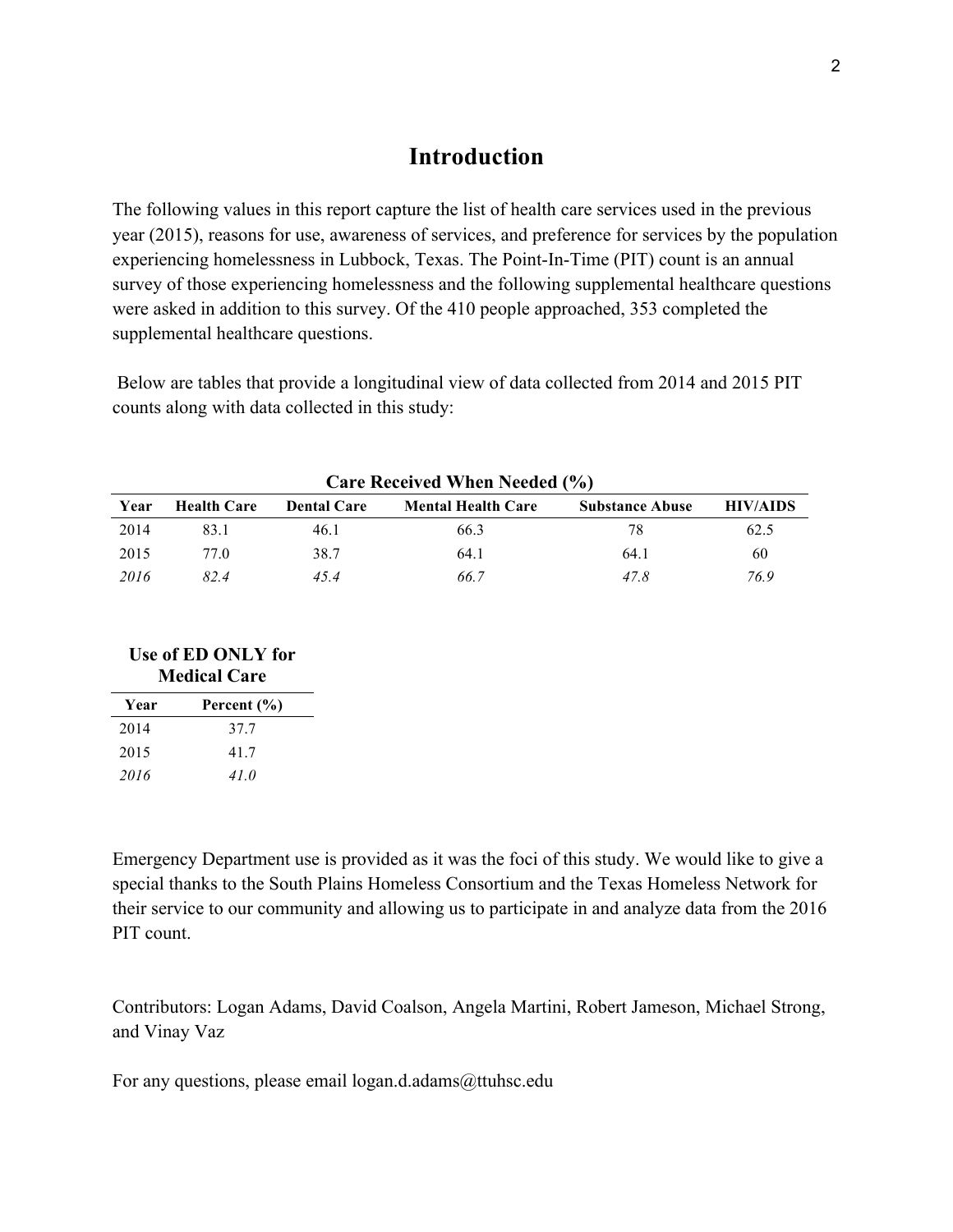|                                                   | <b>Yes</b> | N <sub>0</sub> | <b>Number of Responses</b> |
|---------------------------------------------------|------------|----------------|----------------------------|
| <b>Needed Medical</b>                             | 243        | 110            | 353                        |
| <b>Received Medical</b>                           | 200        | 43             | 243                        |
| Percentage that<br><b>Received Needed</b><br>Care | 82.3       |                |                            |



## **Medical Service Provider Provider Frequency** Emergency Einergency<br>Department 82 Emergency Department and Other Providers 37 Private Doctor 10  $VA$  5 Community Clinic 41 StarCare 1 Social Service Agency 2 Free Clinic 9 Other 7 2 or More Non-<br>ED 6 Total 200



#### **Frequency of Medical Care Service Used**



**Medical Service Provider**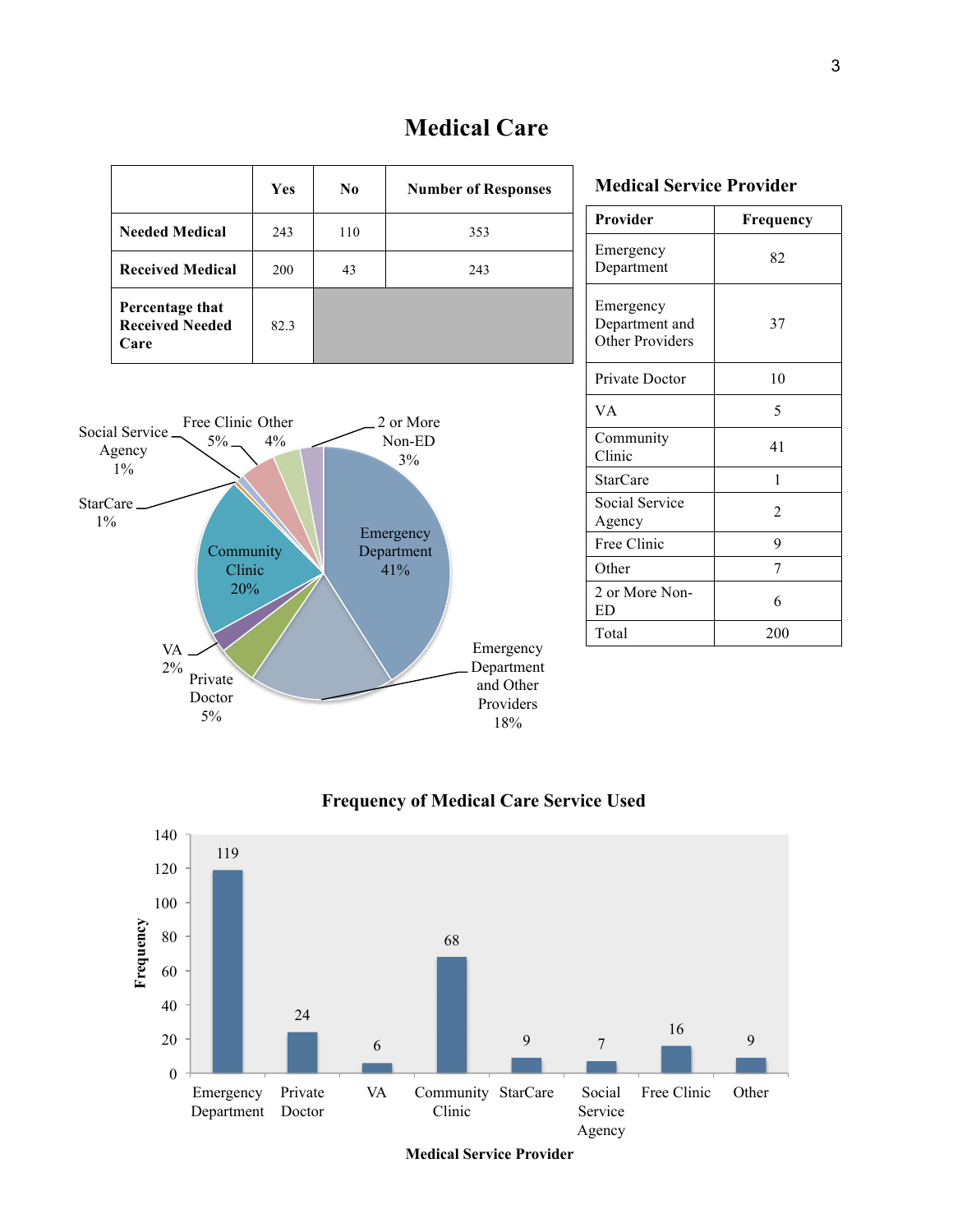## **Dental Care**

|                                                | <b>Yes</b> | N <sub>0</sub> | <b>Number of Responses</b> |
|------------------------------------------------|------------|----------------|----------------------------|
| <b>Needed Dental Care</b>                      | 183        | 156            | 339                        |
| <b>Received Dental Care</b>                    | 83         | 100            | 183                        |
| Percentage that<br><b>Received Needed Care</b> | 45.40%     |                |                            |

#### **Frequency of Dental Services Used\***

| <b>Provider</b>                                                | <b>Frequency</b> |  |  |
|----------------------------------------------------------------|------------------|--|--|
| <b>Emergency Room</b>                                          | 4                |  |  |
| Private Doctor                                                 | 8                |  |  |
| Veterans Affairs                                               | $\mathbf{0}$     |  |  |
| Community Clinic                                               | 45               |  |  |
| <b>StarCare</b>                                                |                  |  |  |
| Social Service Agency                                          | 4                |  |  |
| Free Clinic                                                    | 13               |  |  |
| Other                                                          |                  |  |  |
| *Values display number of responses stating received care from |                  |  |  |

that service in the past year



## **Frequency of Dental Services Used**

**Dental Service Provider**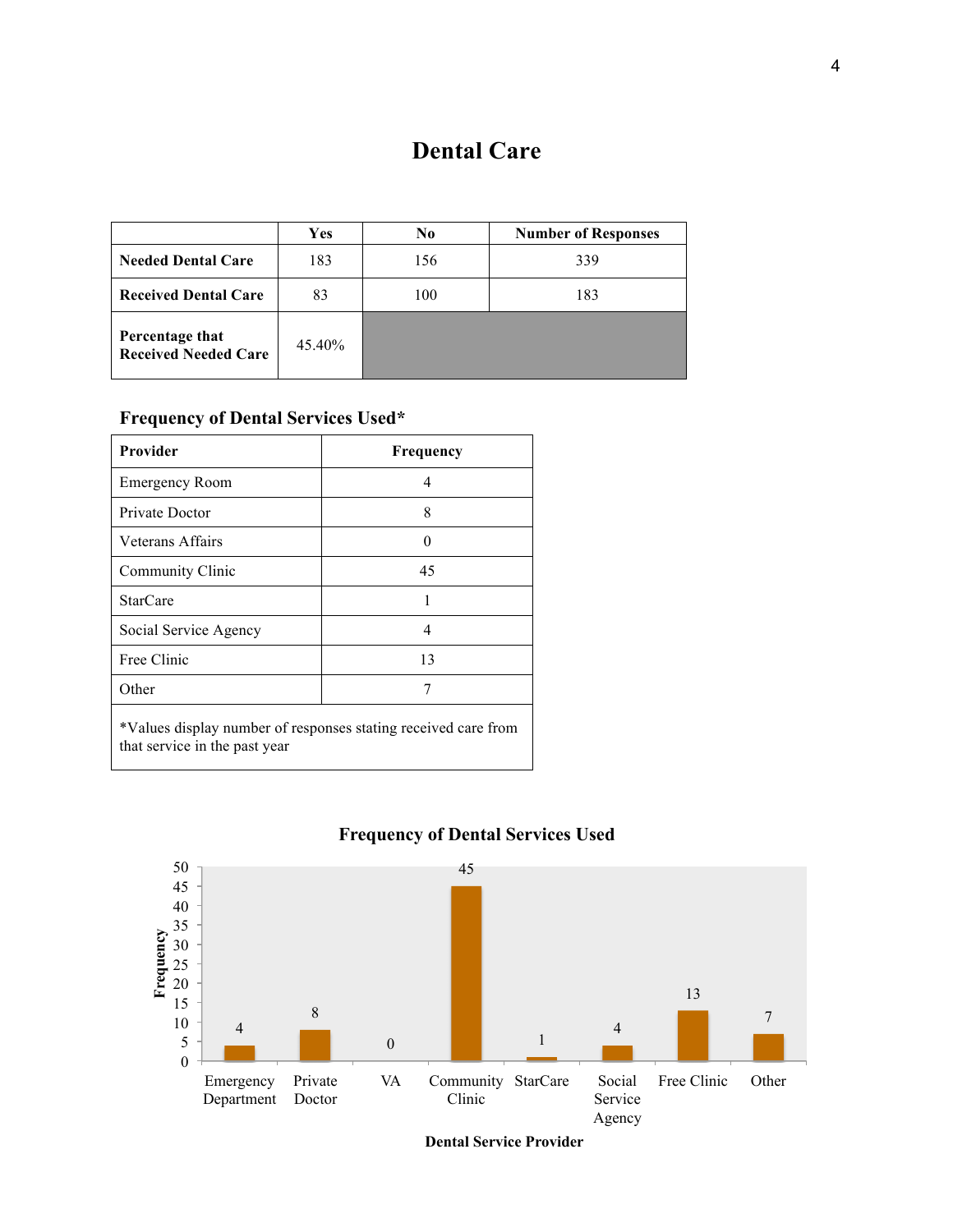## **Mental Health Care**

|                                                       | Yes   | No  | <b>Total Number of</b><br><b>Responses</b> |
|-------------------------------------------------------|-------|-----|--------------------------------------------|
| <b>Need Mental Care</b>                               | 105   | 222 | 327                                        |
| <b>Received Mental Care</b>                           | 70    | 35  | 105                                        |
| <b>Percentage That Received</b><br><b>Needed Care</b> | 66.7% |     |                                            |

## **Frequency of Mental Health Services Used\***

| <b>Provider</b>                                                                                  | Frequency      |  |  |  |
|--------------------------------------------------------------------------------------------------|----------------|--|--|--|
| <b>Emergency Room</b>                                                                            |                |  |  |  |
| Private Doctor                                                                                   | 8              |  |  |  |
| Veterans Affairs                                                                                 | 4              |  |  |  |
| Community Clinic                                                                                 | 11             |  |  |  |
| <b>StarCare</b>                                                                                  | 30             |  |  |  |
| Social Service Agency                                                                            |                |  |  |  |
| Free Clinic                                                                                      | $\mathfrak{D}$ |  |  |  |
| Other                                                                                            | 8              |  |  |  |
| *Values refer to number of responses stating received care from<br>that service in the past year |                |  |  |  |

<sup>7</sup><sup>8</sup> 4 11 30  $1\qquad \qquad 2$ 8 0 5 10 15 20 25 30 35 Emergency Department Private Doctor VA Community StarCare Social Clinic Service Agency Free Clinic Other **Frequency** 

**Frequency of Mental Health Services Used** 

**Mental Health Service Provider**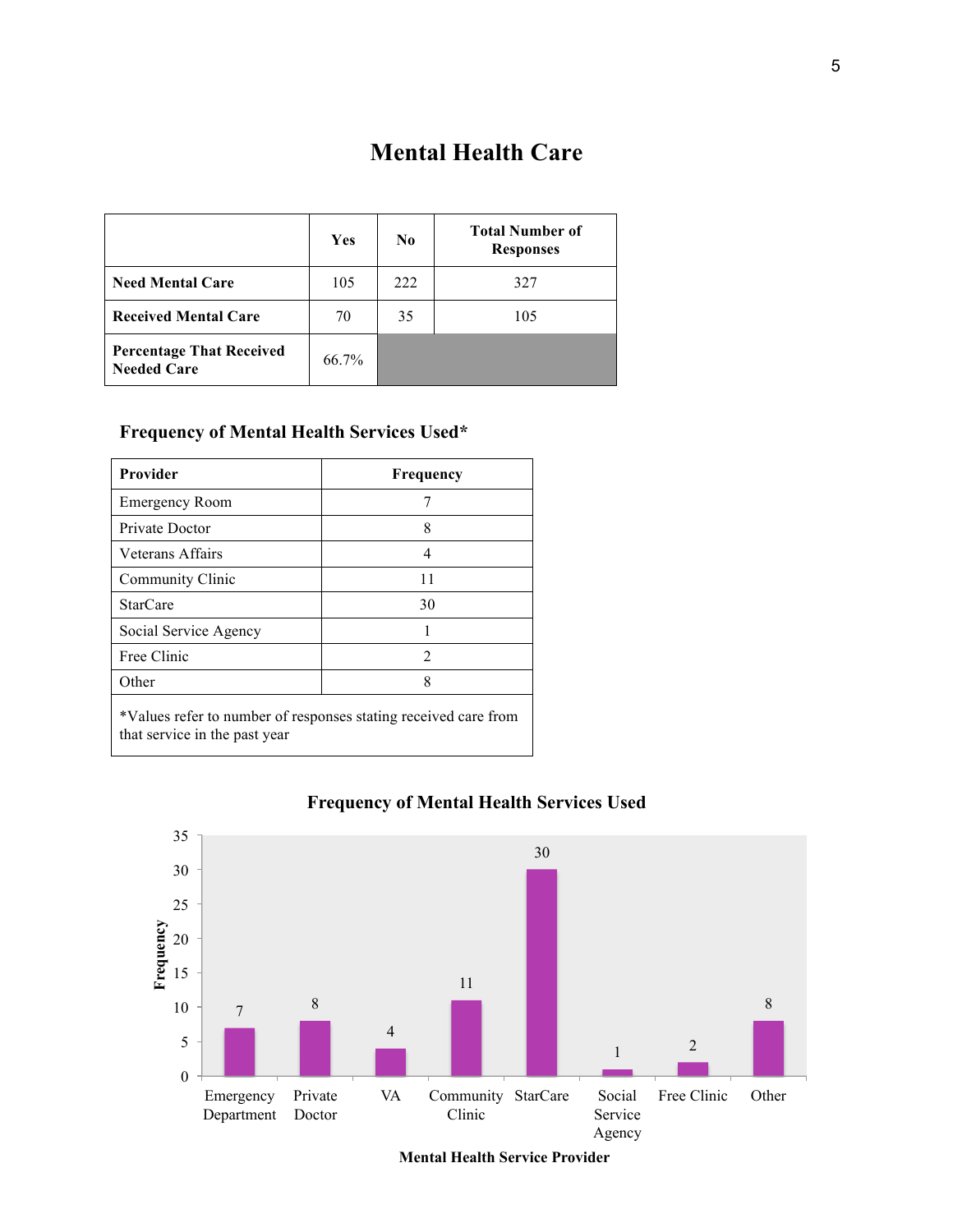## **Substance Abuse**

|                                             | Yes   | $\bf No$ | <b>Total Number of</b><br><b>Responses</b> |
|---------------------------------------------|-------|----------|--------------------------------------------|
| <b>Needed Substance Abuse Care</b>          | 46    | 284      | 330                                        |
| <b>Received Substance Abuse Care</b>        | 22    | 24       | 46                                         |
| <b>Percentage That Received Needed Care</b> | 47.8% |          |                                            |

## **Frequency of Substance Abuse Care Used\***

| Provider                                                                                         | Frequency |  |  |
|--------------------------------------------------------------------------------------------------|-----------|--|--|
| <b>Emergency Room</b>                                                                            |           |  |  |
| Private Doctor                                                                                   | 4         |  |  |
| Veterans Affairs                                                                                 |           |  |  |
| Community Clinic                                                                                 |           |  |  |
| <b>StarCare</b>                                                                                  | 3         |  |  |
| Social Service Agency                                                                            | 3         |  |  |
| Free Clinic                                                                                      |           |  |  |
| Other                                                                                            | 10        |  |  |
| *Values refer to number of responses stating received care from<br>that service in the past year |           |  |  |



#### **Frequency of Substance Abuse Care Used**

**Substance Abuse Care Provider**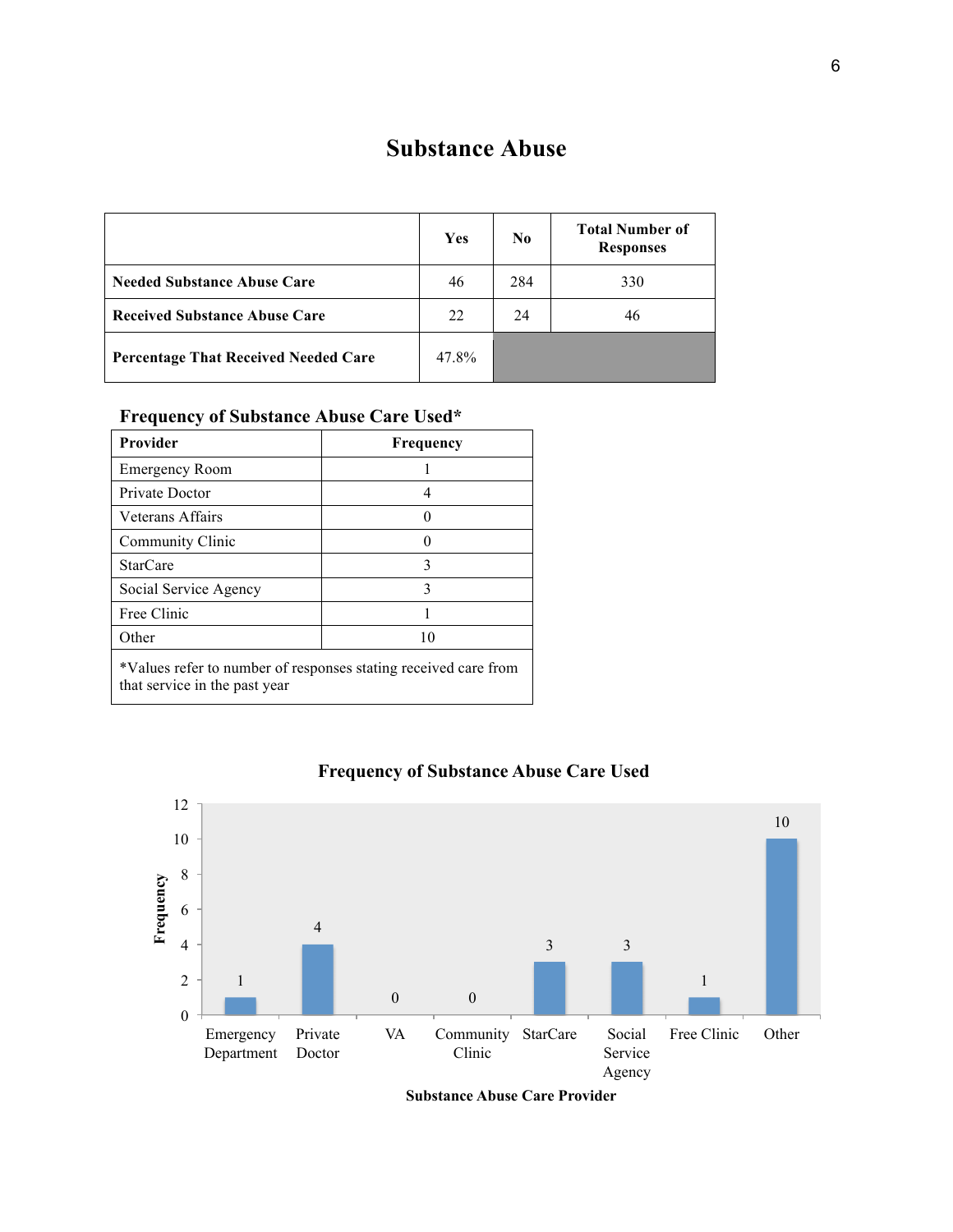## **HIV/AIDS**

|                                                | Yes   | $\bf No$ | <b>Total Number of</b><br><b>Responses</b> |
|------------------------------------------------|-------|----------|--------------------------------------------|
| <b>Needed Care</b>                             | 13    | 315      | 328                                        |
| <b>Received Care</b>                           | 10    | 3        | 13                                         |
| <b>Percentage that Received Needed</b><br>Care | 76.9% |          |                                            |

## **Frequency HIV/AIDS Care Used\***

| <b>Provider</b>                                                 | <b>Frequency</b> |  |  |  |
|-----------------------------------------------------------------|------------------|--|--|--|
| <b>Emergency Room</b>                                           |                  |  |  |  |
| Private Doctor                                                  |                  |  |  |  |
| Veterans Affairs                                                |                  |  |  |  |
| Community Clinic                                                |                  |  |  |  |
| <b>StarCare</b>                                                 | 0                |  |  |  |
| Social Service Agency                                           | 0                |  |  |  |
| Free Clinic                                                     |                  |  |  |  |
| Other                                                           | 7                |  |  |  |
| *Values refer to number of responses stating received care from |                  |  |  |  |
| that service in the past year                                   |                  |  |  |  |



## **Frequency of HIV/AIDS Care Used**

**HIV/AIDS Care Provider**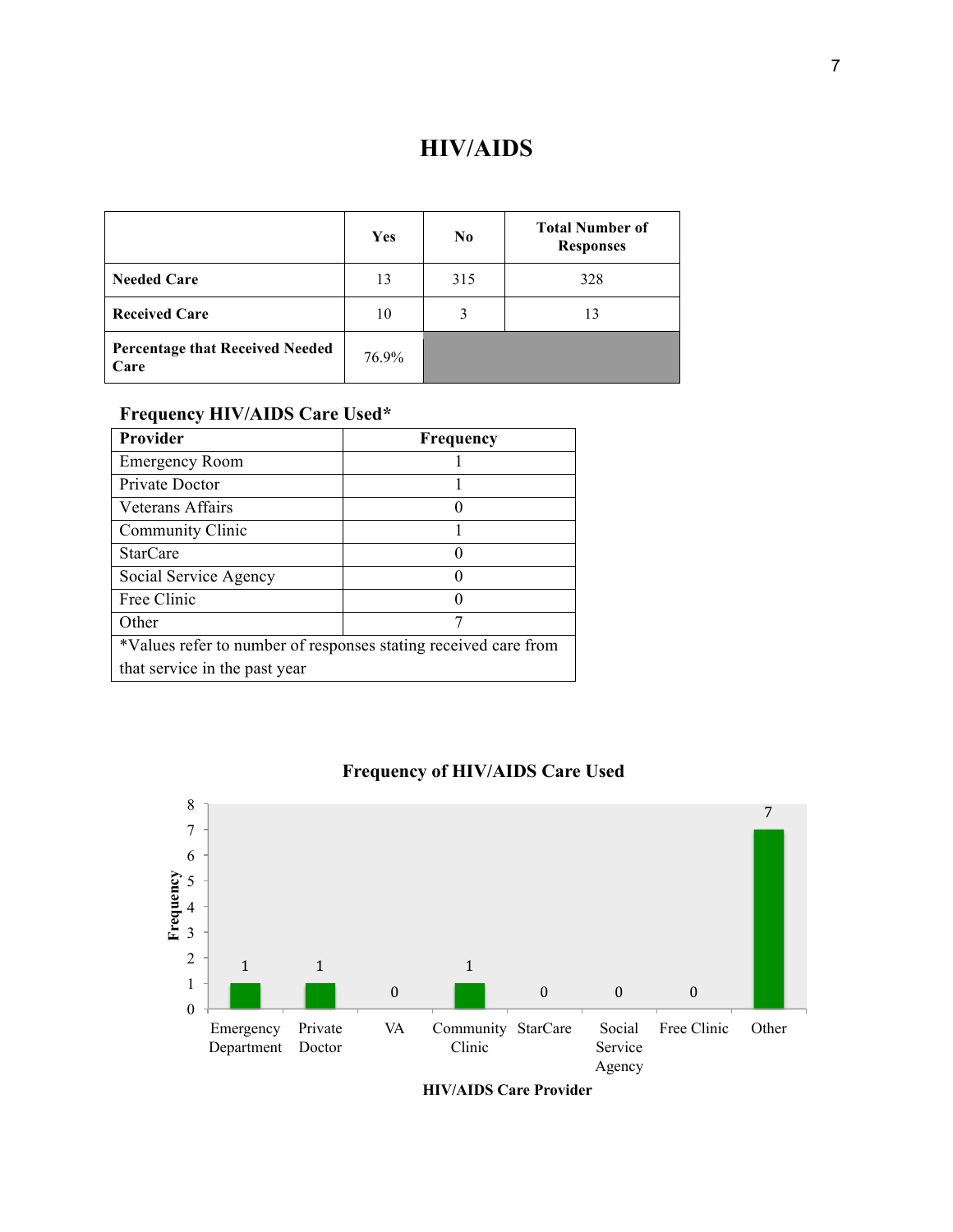## **Preferred Location for Care**

#### **Preferred Location to Receive Health Care Total = 325**

| Provider                                        | Frequency |
|-------------------------------------------------|-----------|
| <b>Emergency Department</b>                     | 39        |
| <b>Emergency Department and Other Providers</b> | 17        |
| Private Doctor                                  | 114       |
| VА                                              | 6         |
| Community Clinic                                | 68        |
| <b>StarCare</b>                                 | 6         |
| Social Service Agency                           |           |
| Free Clinic                                     | 37        |
| Other                                           | 10        |
| 2 or More Non-ED                                | 27        |

#### **Frequency of Responses for Preferred Location**

| <b>Provider</b>             | Frequency |
|-----------------------------|-----------|
| <b>Emergency Department</b> | 56        |
| Private Doctor              | 132       |
| VA.                         | 8         |
| Community Clinic            | 95        |
| <b>StarCare</b>             | 18        |
| Social Service Agency       | 6         |
| Free Clinic                 | 50        |
| Other                       |           |





2%

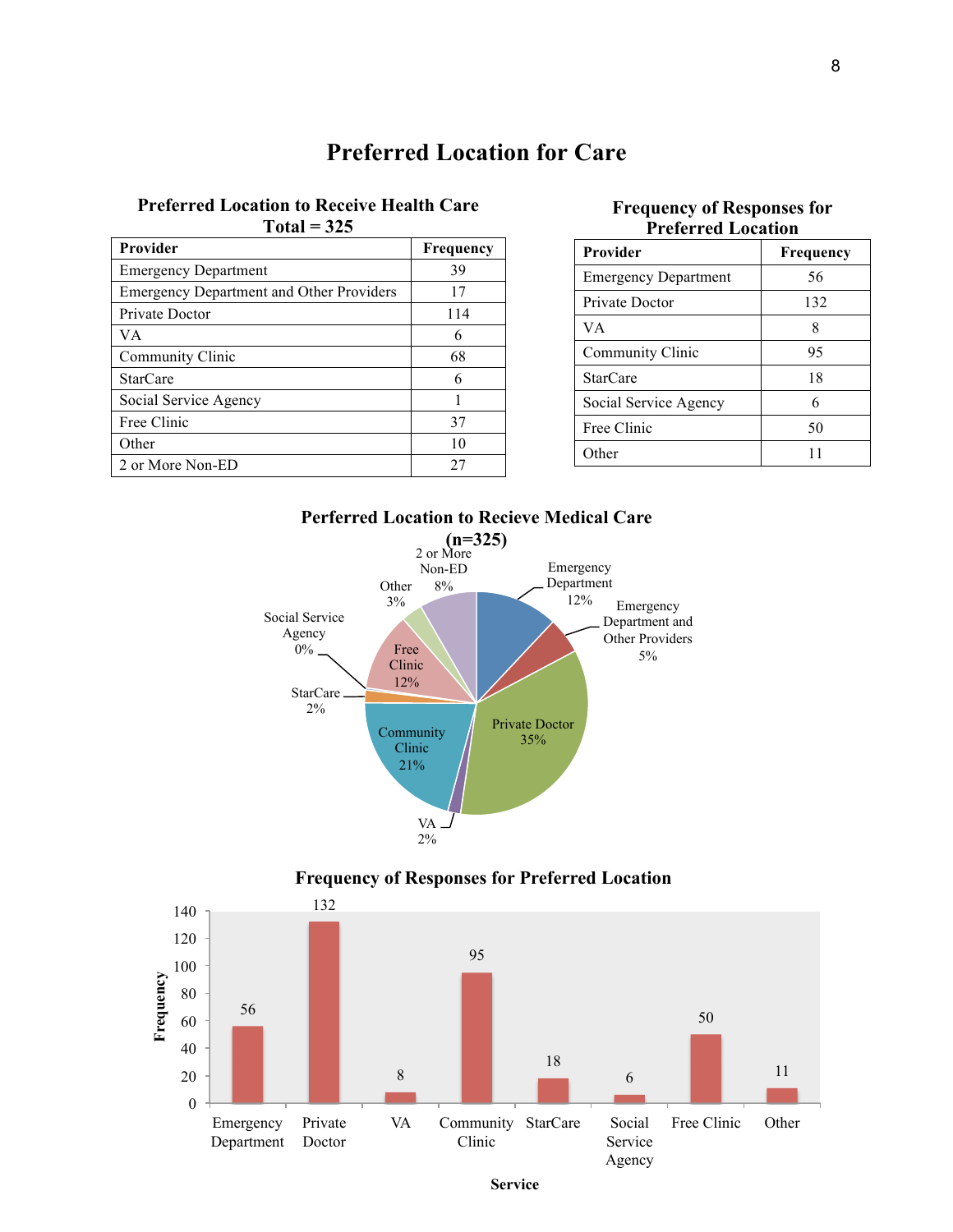## **Reasons for Emergency Department Use**

| <b>Reasons</b>               | Frequency |
|------------------------------|-----------|
| Emergency                    | 85        |
| Did Not Have a Choice        | 11        |
| Lack of Transportation       | 5         |
| Unaware of Other<br>Services | 4         |
| Prefer to use ED             | 3         |
| Would Not Be<br>Rejected     | 3         |
| Cost                         | 1         |
| Other: Non-Emergency         | 6         |
| Did Not Answer               | 1         |
| <b>Total Responses</b>       | 119       |

#### **Reasons for Using the ED for Medical Care**



## **Satisfaction with Emergency Department Visit**

|                                | Yes   | $\bf No$ | <b>Total Number of</b><br><b>Responses</b> |
|--------------------------------|-------|----------|--------------------------------------------|
| <b>Satisfied with ED visit</b> | 99    | 31       | 130                                        |
| Percentage $(\% )$             | 76.2% | 23.8%    |                                            |